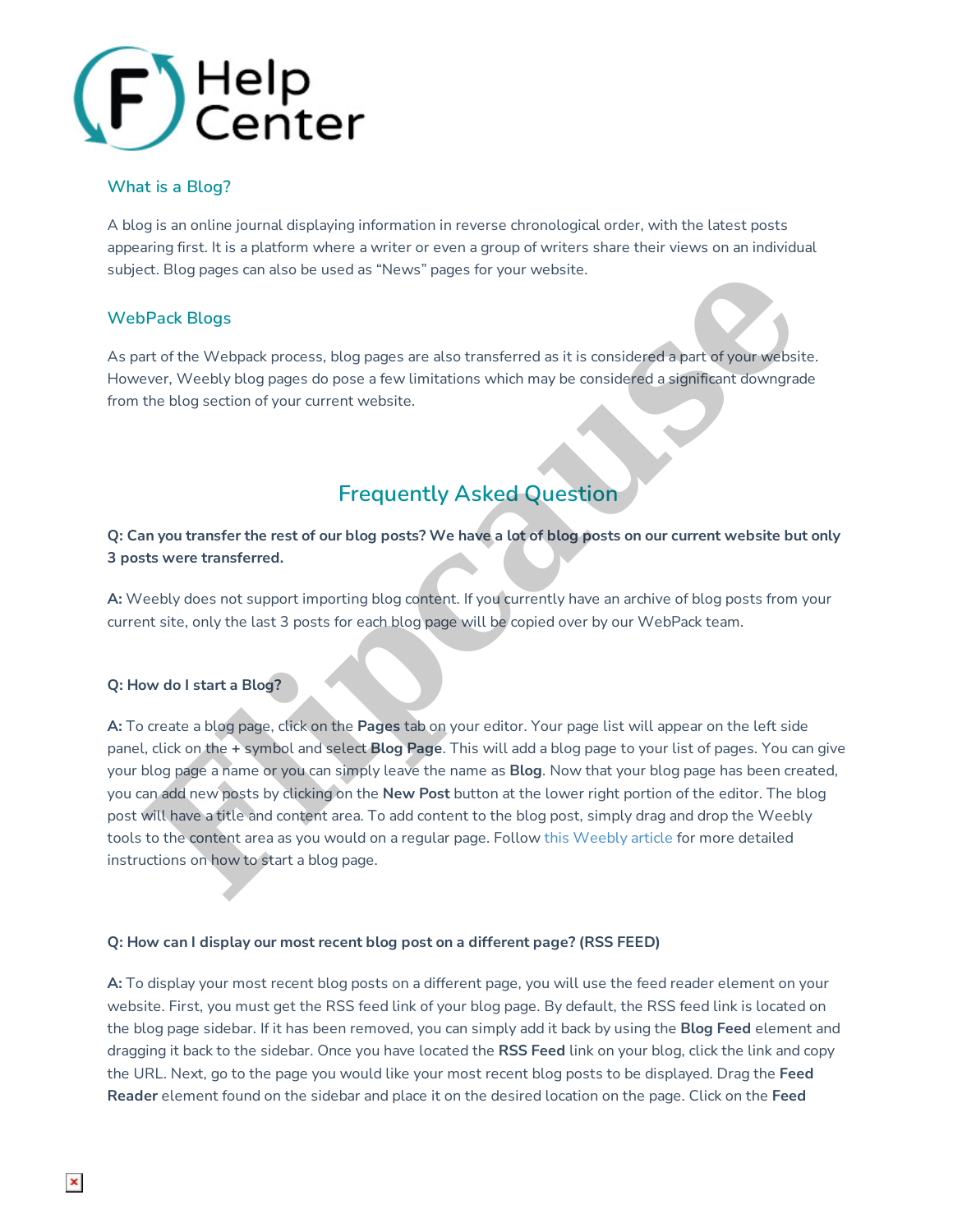

I here are also various Weebly apps that display your most recent blog posts. Here is an example of a paid Weebly app that displays your most recent blog posts.

**Note:** Apps are created by third-party developers and act as extensions to the Weebly platform. For this reason, we do not offer support for these third-party applications. If you need assistance with these apps, you will want to reach out to the app developers directly. Some apps also have an additional cost associated with them. This cost is not included in your Flipcause subscription and will be paid directly to the developers.

### **Q: How do I create new blog posts?**

**A:** To add a new blog post, click on the **New Post** button at the lower right section of your blog page inside the editor. Each blog post will have a title and content area. To add content to the blog post, simply drag and drop the Weebly tools to the content area as you would on a regular page. Check out this Weebly article for a more detailed instruction on how to create a blog post.

#### **Q: How do I add tags/categories to my blog post?**

**A:** To add a category for your blog posts, click on the blog post, then click on the **Post Options** button on the bottom of the left panel. A new set of options will appear. Click on the **Add Categories** button to enter the specific **Category** that you want your blog post to be added to. Check out this Weebly article for more detailed instructions on how to add tags/categories to your blog posts.

### **Q: How can I share my blog post to my Social Media platforms?**

**A:** To share your blog posts to your social media platforms, make sure that you have enabled the **Post Share Button** on your blog page. To do so, go to your **Settings Tab**, click on **Blog** on the left side panel, then switch the **Post share buttons** toggle to "on". Once the blog post is published, there will be a "like" and "share" button under each post. You can also manually share your blog posts by copying the link of the blog post and posting it to your social media account. There is also an option to automatically share your scheduled blog post by following this tutorial. However, this option is only available to Twitter with your Weebly account with Flipcause. want to reach out to the app developers directly. Some apps also have an additional cost associated<br> **Fluis cost is not included** in your Flipcause subscription and will be paid directly to the developers.<br>
This cost is no

### **Q: What is the difference between a Blog page and a Blog post?**

**A:** A Blog page is where all your blog posts are located. Blog posts are the single entries that are displayed on the blog page.

Q: How do I reverse the sorting of our Blog posts? We would like the most recent entries to appear last.